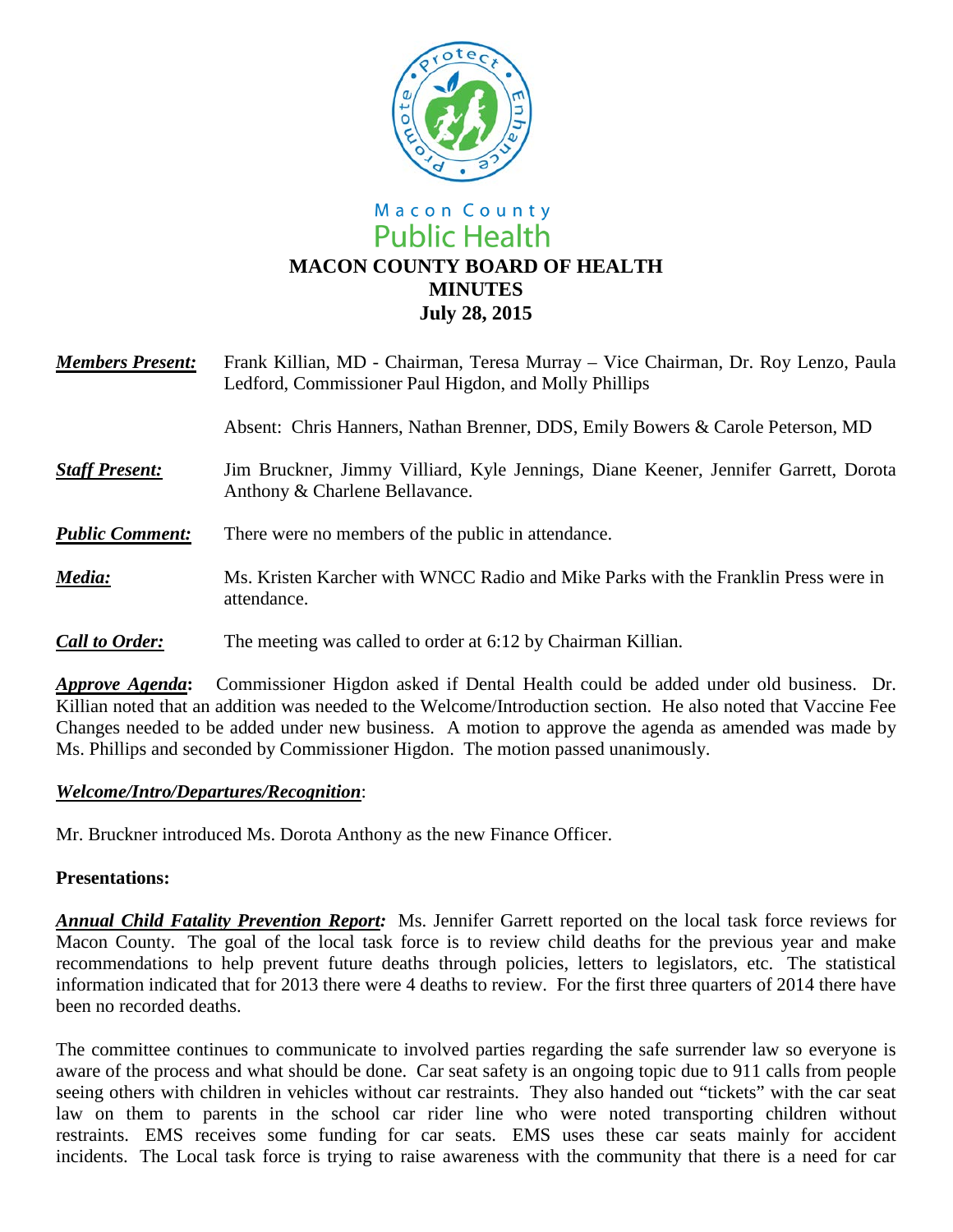seats. The trainings for certified car seat inspectors are some distance mainly in Raleigh and towards the east, and the Sheriff's office and EMS do not have a budget for this training. (Training is free. Any costs would be for travel and lodging). Ms. Garrett and the local Child Fatality Prevention committee have recommended splitting the trainings across the state to make these more available to the community partners.

The Bedroom Project came to Tartan Hall on September 29, 2014. This was a workshop for parents to give them an opportunity to actively participate in a process of how kids become addicted to prescription medications and where they may hide them.

The local task force will be discussing an issue that came up this past school year regarding an increase in children expressing suicidal ideation in the school system. This was most alarming due to the young age of the individuals. There were nine students at the high school. Mr. Villiard asked if any of the four deaths in 2013 were suicides. Ms. Garrett noted that she didn't know the answer and she would have to get back to him. The data is a year behind so she will have to check.

*Substance Abuse Prevention Task Force*: Ms. Jennifer Garrett reported that this was a committee started by the Sheriffs' department and in cooperation with Western North Carolina Health Network. Tony Corbin chairs this committee. There was a 9,000 grant awarded for the pill drop box for proper disposal of medications. Youth Empowerment Solutions provided training for young adults. Fred Branson spoke on how the Project Lazarrus model works. Narcan is being carried by law enforcement officers and some school nurses are carrying it as well in other counties. Narcan kits are given to families and friends of certain types of drug abusers. These kits can be used in the event of an overdose to possibly reverse the overdose. The majority of the overdoses are related to the use of Heroin or prescription medications.

*Approve Minutes of Previous Meeting:* A motion was made by Ms. Ledford and seconded by Ms. Murray to approve the minutes of June 23, 2015 as submitted. The motion passed unanimously.

## **Old Business**

*Meth Lab Clean Up*: Mr. Jennings reported that there haven't been any changes regarding the three sites we are monitoring. The Health Director is delegated the task of reviewing properties that have been used as meth labs to be sure there are no inhabitants in the dwelling until they are cleaned up. Mr. Jennings reviewed the steps of decontamination, including bulk decontamination, the pre-decontamination assessment and the postdecontamination procedures. The property owner is responsible for the decontamination and can contract with a private party. The bulk decontamination is done by the law enforcement agency that processed the violation. Pre-decontamination includes both a visual assessment for outside of the building, development of a waste disposal plan, and determining the protective gear that must be worn during cleanup. The law enforcement agency must notify the local health department of any ground contamination. Liquids must be absorbed, solids must be wrapped, washable fabrics must be cleaned twice, carpets & other non-washable fabrics must be disposed of in such a way that it is not accessible or can be a contaminate any longer. All plumbing, HVAC services, filters, appliances, etc. must be removed. All other surfaces in the area must be cleaned, including the ceiling, walls and then must be aired out for three days. The Health Department is authorized to visit the premises during any part of this process they are also allowed to require further testing if they think the decontamination has not been completed correctly. There are currently three properties condemned for meth lab activity. Dr. Lenzo asked if these properties were restricted or boarded up in any way? Mr. Jennings indicated that there is no requirement for us to enforce this. The only authority the health department has in this instance is to monitor the property. The only authority we have is to monitor to see if there is anyone living there. Teresa Murray asked if the property addresses were public record. Mr. Bruckner indicated that SBI maintains a website with the addresses of these properties.

*Environmental Health Update*: Mr. Bruckner reported that he and Mr. Jennings had gone before the Board of County Commissioners last month with the proposal for the Environmental Health fee changes. This proposal was based on the motion to support the changes to the Environmental Health fee structure contingent on the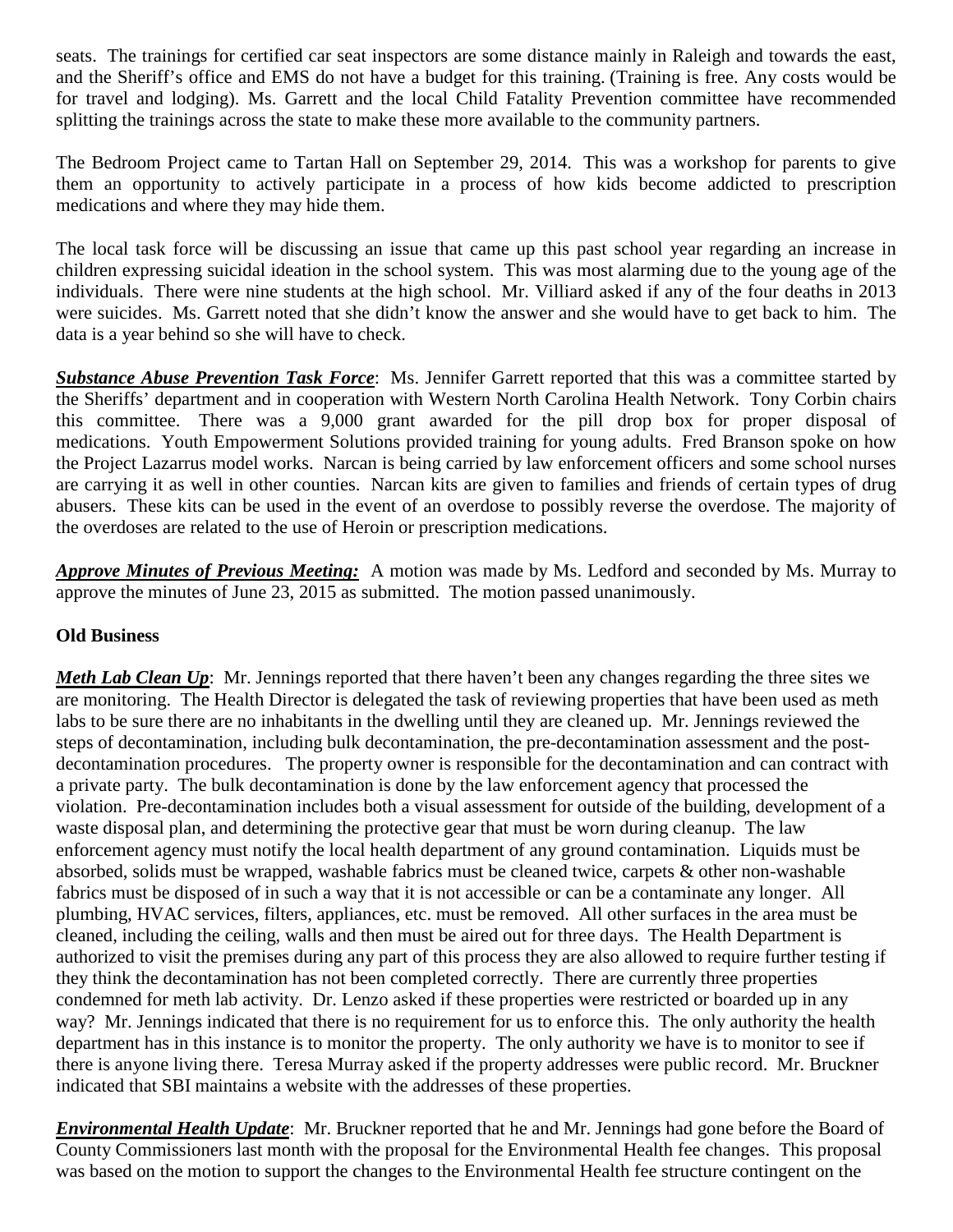Board of Commissioner's approval of funding to support the \$46,000 reduction in revenues caused by these suggested changes. The contingency money which the Board was told would be made available and which was incorporated into the Boards motion to change Environmental Health fees was not approved. Dr. Lenzo asked what the status of the fee changes were at this time. Mr. Bruckner noted that the fees will remain unchanged for now, but the County Manager was tasked by the Board of Commissioners to see if there was any way we might reduce fees without appropriating contingency funds.

*Primary Care Update*: Mr. Villiard referred the board members to a Cost Analysis in their booklets. The projected costs of \$77,522 included salary, operating, and laboratory cost. The projected revenue, based on one physical exam and one sick visit a year for the initial 200 patients, was projected at \$74,383. The revenue projections were a conservative estimate and did not include our family planning patients or Macon Citizen Habilities patients. Mr. Villard asked if there were any questions. Dr. Killian asked if we had a projected startup date. Mr. Villiard said he thinks we are very close to a start-up date. Dr. Killian asked if we had the adequate space. Mr. Villiard said we are using our current space and there will be a little bit of fine tuning to do but it seems to be workable.

*Budget Update*: - Ms. Anthony referred the members to the handout in their packets indicating that the second and third pages included details on programmatic information. The first page is the monthly year to date totals for expenditures and revenues. Ms. Anthony reported that our expenditures were on budget and the revenues were a little below our expected goal but this was primarily due to the Medicaid Cost Settlement money not having been received. Mr. Bruckner noted that at this point we could finish the year in the black without our Cost Settlement money. He indicated that we had budgeted approximately \$359,000 in cost settlement money in our last year's budget, but we did our best not to spend it. We did as we have in the past and held off on buying several items until we receive our money. Commissioner Higdon noted that the Food & Lodging revenue looks really good. Mr. Bruckner noted that this is primarily due to the end of year check that we get, approximately \$11,000, that we don't budget because it is based on inspection rates and you never know what you are going to get until it's received. Commissioner Higdon also noted that the adult dental revenue looked good as well. Mr. Villiard noted that the child dental unit was out of service being renovated for six weeks and they were still able to make their target revenue.

*Update Cost Settlement*: Mr. Bruckner noted that they had a face to face meeting with DMA and they are very supportive of the Health Director's bid to get the settlement dollars paid out. There was a conference call today and things are looking very good for the mitigation process in resolving the issue through DMA to work with their advisors in how to apply this new formula "Top Level Statistic" to help the health departments. On the call with Mr. Bruckner was Dave Richard, Deputy Secretary for DMA, Trey Sutton, Operations Director for DMA, Jim Flowers with DMA, Danny Staley, Deputy Director with DPH, and Buck Wilson, Colleen Bridger, Dennis Joyner, Doug Urland, Local Health Directors and Lynette Tolson, Executive Director with NCALHD.

- DMA, DPH and the officers agree on all points regarding 2011 and 2012 10% holdback. Those payments will be processed immediately and should take 30-45 days.
- For the 2013 10% hold back and the 2014 full cost settlement, DMA is still working on clarifying the definition for applying the "Top Level Statistic". This item is at the heart of what Medicaid considers to be an allowable cost. They expect to have a clarified definition in the next two weeks. If there is still disagreement on the definition, DMA will send out a "tentative settlement" which would be about half of what we received last year. They will continue to explore the options until a permanent solution is agreed upon and the issue of full payment is resolved.
- In addition, DMA has noted that there are several chargers that Health Departments could be counting toward cost settlement that they are not. DMA would like to explore in depth with five Health Departments (billing experts) to learn more about why this is happening and work with us to fix it. When fixed, this will result in additional Medicaid funds to local Health Departments. Mr. Richard has agreed to meet regularly with NCALHD Officers as well as regularly attend the monthly Association meetings in Raleigh.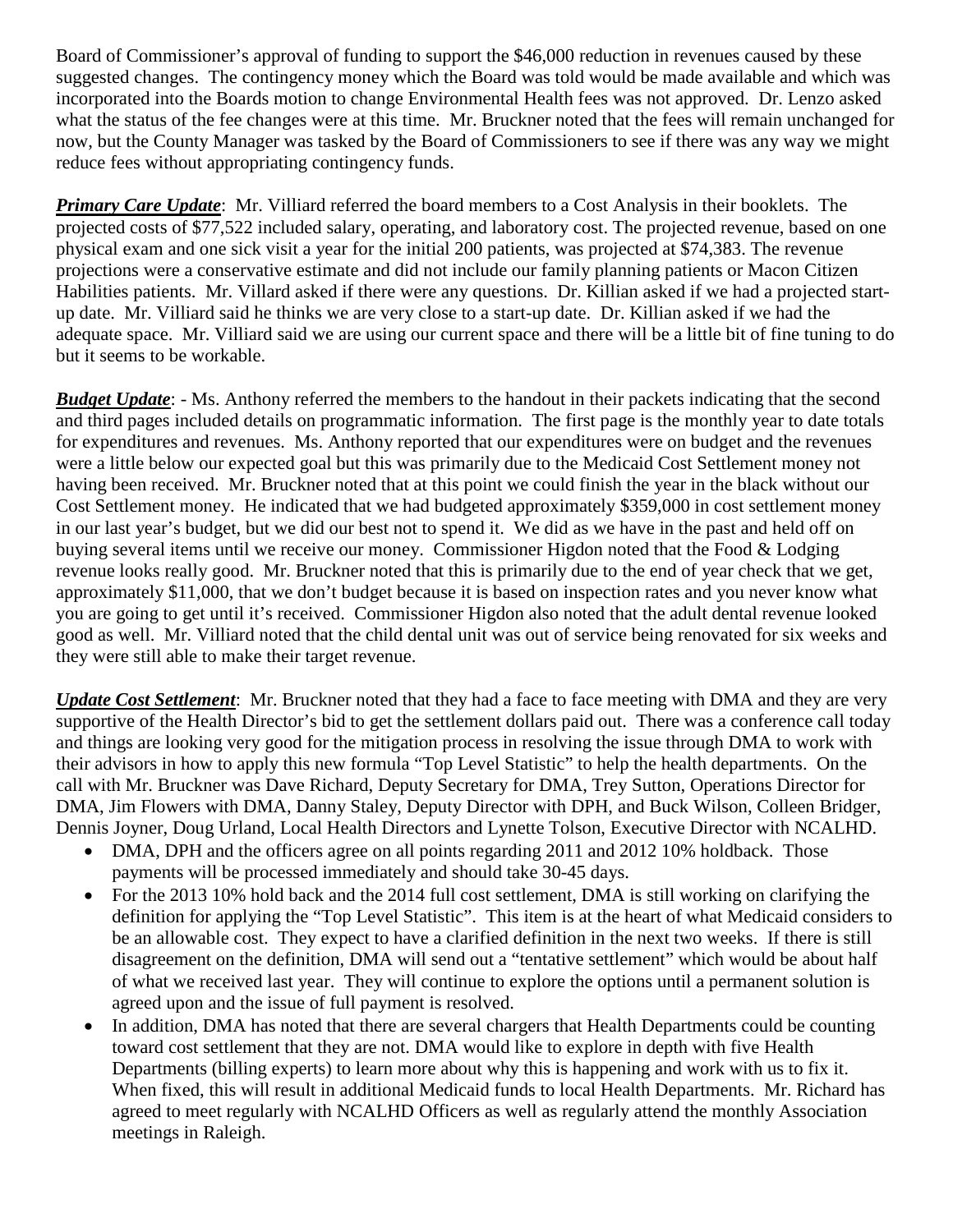*Dental Health* – Commissioner Higdon noted that he has received three phone calls from consumers complaining that they can't get dentures. Mr. Bruckner noted that the issue with dentures is that there is only a certain amount of money that is budgeted for dentures per year. There are other individuals who have different dental needs and if we use all the money for dentures we wouldn't be able to serve these other patients. Dr. Killian noted that he had a conversation with Dr. Brenner regarding the time that dentures can take away from the dentist's time. There is a lot of chair time for dentures as well as the revisits that are required to fit the dentures properly. Mr. Villiard indicated that he has instructed the dental staff that this budget year they only have a certain amount of money set aside for dentures. When they have reached the limit for the number of patients for dentures they need to let him know and then they will have to cut off the procedures for dentures. Mr. Bruckner noted that we are not running a denture service and that there has to be a balance between the denture patients and all of the others who need other dental services. We get complaints, but most are consumers who have had teeth pulled and don't want to wait the entire time for their gums to heal before the denture is molded. Dentures cannot be molded until the gums are completely healed or the dentures won't fit properly and we wind up replacing them. Dr. Lenzo noted that it was his understanding from this conversation that these revisits take away clinic time from other clinic needs. We can only give so many hours of the clinic time to the process of providing dentures to those clinic patients. Commissioner Higdon noted that perhaps this is something we need to be considering further. Mr. Bruckner said at this point we are at capacity for this clinic and the only way to meet the increased need if it is really there is to expand the clinic. Mr. Villiard indicated that they did approximately 40-50 sets of dentures last year. The dentures are done on a first come first serve basis. There is definitely a need in the community for another dental clinic to provide these services. Commissioner Higdon noted he would definitely like to have more conversation with Dr. Brenner regarding this topic.

### **New Business**

*Legislative Update*: Mr. Bruckner noted there are three bills that could have an impact on local public health agencies.

- HB 97 Budget bill which has passed in the house and Senate is now headed for conference committee will eliminate the Physical Activity and Nutrition Branch at the state which in turn eliminates all health promotion funding to local health departments. These are the only funds Local Health Departments receive specifically targeting public health primary prevention activities in our counties. For the current fiscal year, these funds total approx. \$27,000 per local health department. For future years, the amount for local health departments would be approx. \$17,000.
- HB 44 Local Government Regulatory Reform 2015 Will have an impact on Local Public Health Maintenance of Effort Monies. In 2012 the house and senate put a bill through that requires counties to maintain the same funding level as FY 10-11. Macon County has not had a problem maintaining this. HB 44 is proposing the elimination of the requirement of counties to maintain these limits. The counties having the most problem with this are those that have consolidated. At the end of June the Governor signed a continuation to maintain the funding level through the end of August. The potential is that they could zero out these accounts until the budget is signed.
- HB 765 Regulatory Reform 2015 There were a number of items in a Private Option Permit (POP) part of a bill that allows a professional engineer to design and install an on-site wastewater system. There is currently a limited liability clause where they have a liability for the system. The senate version of the bill also renders all on-site program improvement permits (IP) and construction authorizations (CA) valid without expiration. This is an invitation for Environmental Health to participate in the postconstruction conference. It is being recommended that the Environmental Health section does not become involved in this process. The Health Director's Association has asked to revise the wording of the bill to allow Health Directors to revise the rules of vision process and to give these folks until July to answer these questions. The question is after the point of liability of the installer who becomes responsible for the liability.